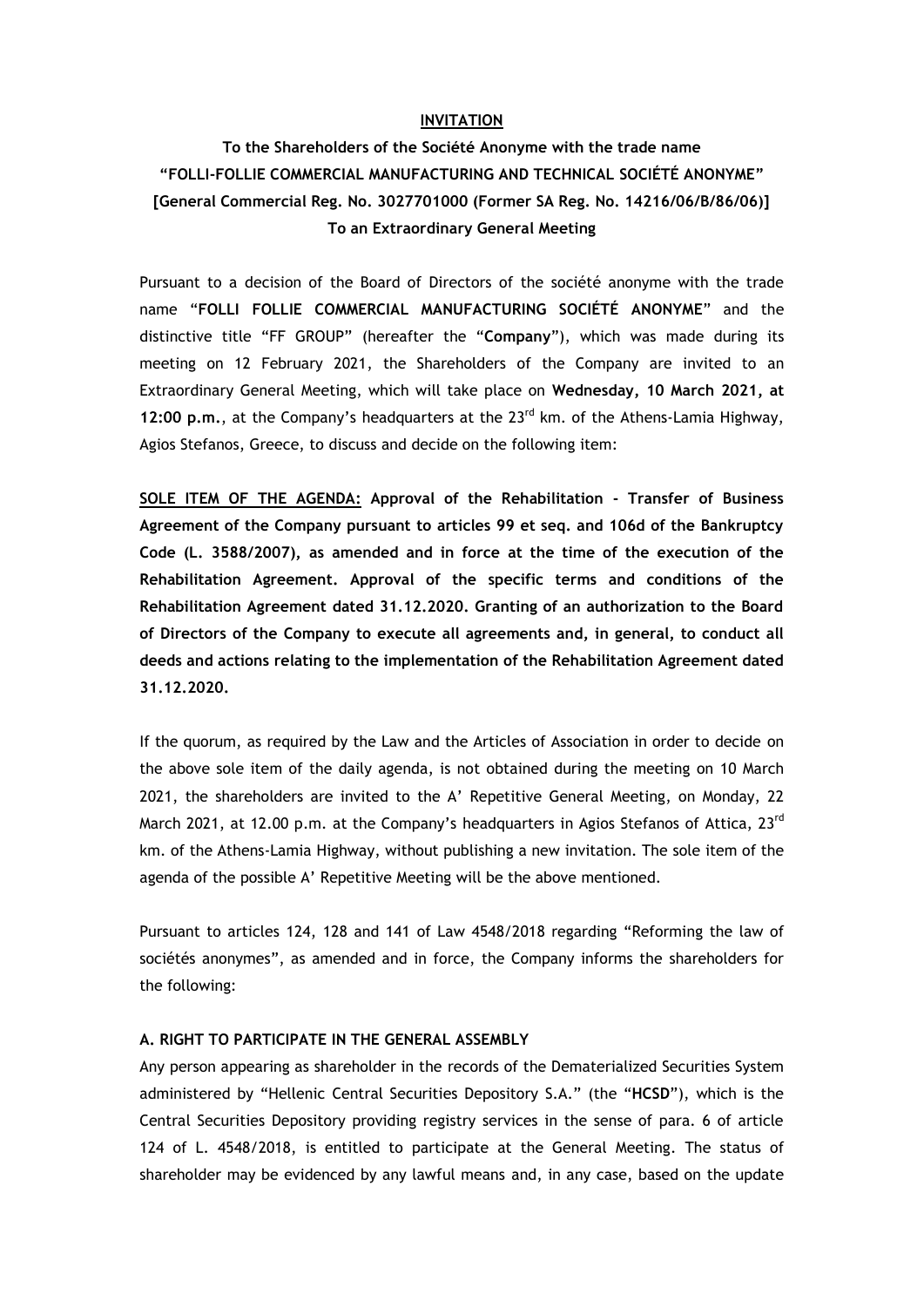received by the Company from HCSD. Shareholding status must be effective at the beginning of the fifth  $(5<sup>th</sup>)$  day prior to the date of the General Meeting, i.e. on 05.03.2021 ("**Record Date**").

The Record Date applies in the case of an adjourned or repetitive general meeting, provided that the adjourned or reiterated general meeting does not take place later than thirty (30) days from the Record Date.

Only persons with shareholding status on the respective Record Date are deemed vis-à-vis the Company to be entitled to participate and vote at the General Meeting. Shareholders who fail to comply with the deadline of para. 4 of article 128 of L. 4548/2018, i.e. who do not submit in writing the appointment of proxies or representatives to the Company at least forty eight (48) hours before the scheduled date of the General Meeting, participate at the General Meeting unless the General Meeting refuses this participation for good reason which justifies this refusal.

The exercise of these rights does not require blocking of the beneficiary's shares or compliance with any other procedure restricting the ability to sell and transfer same during the period between the Record Date and the date of the General Meeting.

### **B. PROCESS FOR EXERCISING VOTING RIGHTS BY PROXY**

A shareholder may participate in the General Meeting and vote either in person or by proxy. Each shareholder may appoint up to three (3) proxies. However, if a shareholder holds shares in the Company, which are held in more than one investor securities account, such restriction does not prevent the shareholder from appointing different proxies for the shares in each investor account in relation with the General Assembly. A proxy acting on behalf of more than one shareholder may vote differently for each shareholder.

A shareholder proxy must notify to the Company, before the start of the General Meeting, any specific event which may be useful to shareholders, in order to assess the risk of the proxy serving interests other than those of the shareholder. In the sense of this paragraph, a conflict of interest may particularly arise when a proxy is:

a) a shareholder exercising control of the Company, or other legal person or entity controlled by that shareholder;

b) a member of the board of directors or generally of the management of the Company or shareholder exercising control of the Company, or other legal person or entity controlled by that shareholder, which exercises control of the Company;

c) an employee or a certified auditor of the Company or a shareholder exercising control of the Company, or other legal person or entity controlled by that shareholder, which exercises control of the Company;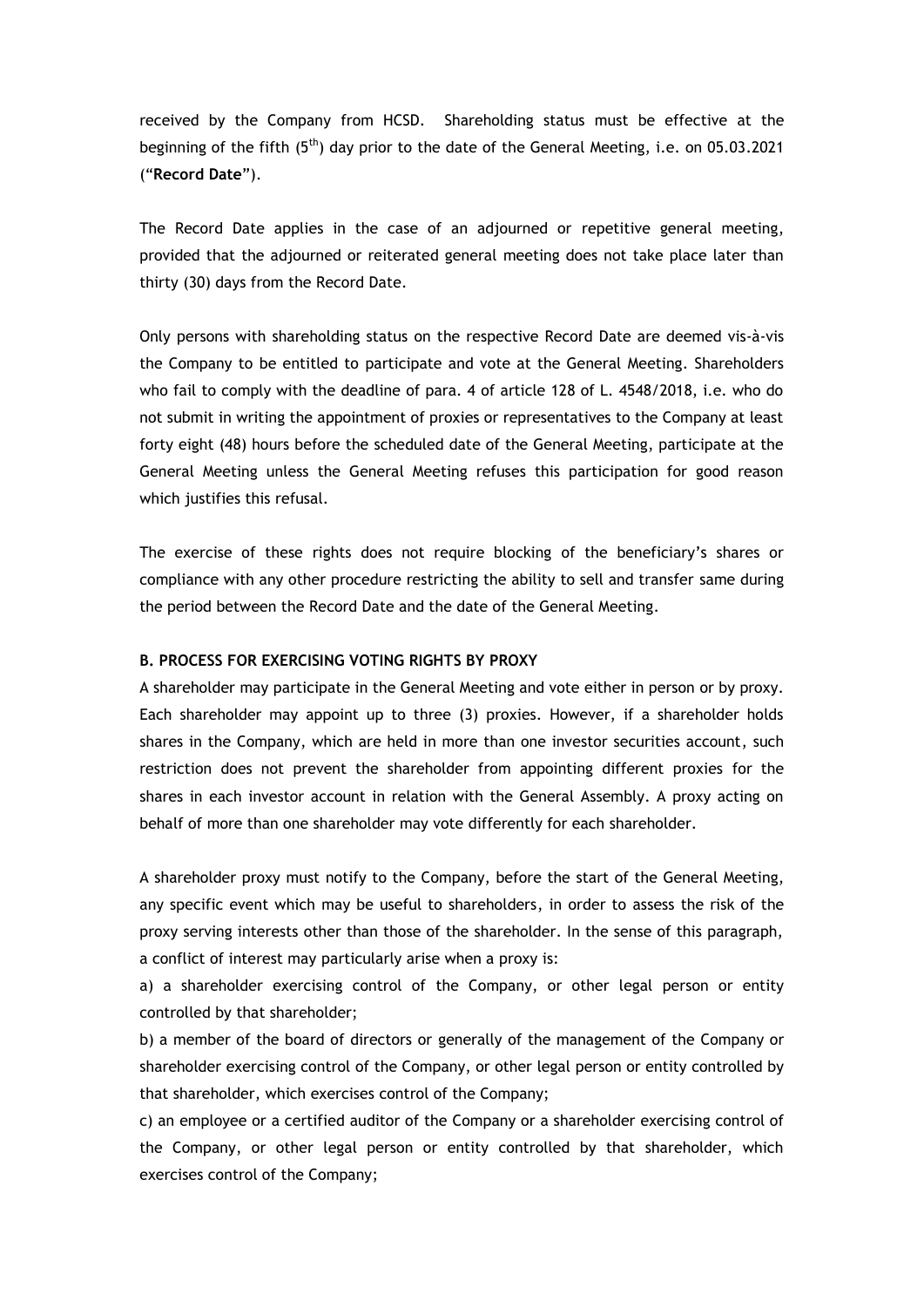d) a spouse or a first-degree relative with one of the individuals referred to under (a) through (c) above.

The appointment and revocation of a shareholder proxy and the revocation or replacement of a representative or a proxy are made in writing (as mentioned immediately below) and filed with the Company at least forty-eight (48) hours prior to the scheduled date of the General Meeting.

The form that may be used for the appointment of a proxy is available at the Company's website (<http://www.ffgroup.com/investors/shareholders/annual-general-meetings/>). Such form must be filed, filled-in and signed by the shareholder, with the Company's Investor Relations Department either electronically at the e-mail address [ir@ffgroup.gr](mailto:ir@ffgroup.gr) or by mail at the address of the registered seat of the Company at the  $23<sup>rd</sup>$  km of the Athens-Lamia Highway, 14565, Agios Stefanos, Greece, at least **forty-eight hours (48)** prior to the date of the General Meeting. Beneficiaries are responsible for confirming the successful dispatch of the proxy form and the receipt thereof by the Company, by calling the following number: +30 210 6241141 (Mrs. Mantalena Kasidiaropoulou).

### **C. MINORITY SHAREHOLDER RIGHTS**

Pursuant to Article 121 paragraph 4 of Law 4858/2018 regarding "Reforming the law of sociétés anonymes", we notify the Shareholders of the rights, to which (among others) they are entitled and which are provided by article 141 paragraphs 2, 3, 6 and 7 of L. 4548/2018:

**Paragraph 2 of article 141 of L. 4548/2018**: At the request of shareholders representing one twentieth (1/20) of the paid-up share capital, the company's board of directors is obliged to include additional items in the General Meeting's agenda, if the relevant request is received by the board of directors at least fifteen (15) days prior to the General Meeting, i.e. by 23 February 2021. The request for including additional items in the agenda is accompanied by a justification or a draft decision to be approved by the General Meeting, and the revised agenda is published in the same manner as the previous agenda thirteen (13) days prior to the date of the General Meeting and is also made available to the shareholders at the Company's website, along with the justification or draft decision submitted by the shareholders in accordance with article 123 paragraph 4 of law 4548/2018, as amended and in force. If these items are not published, the requesting shareholders are entitled to request the adjournment of the General Meeting, pursuant to article 141 para. 5 of law 4548/2018, as amended and in force, and to proceed with the publication themselves, as provided in the second sentence of this paragraph, at the expense of the Company.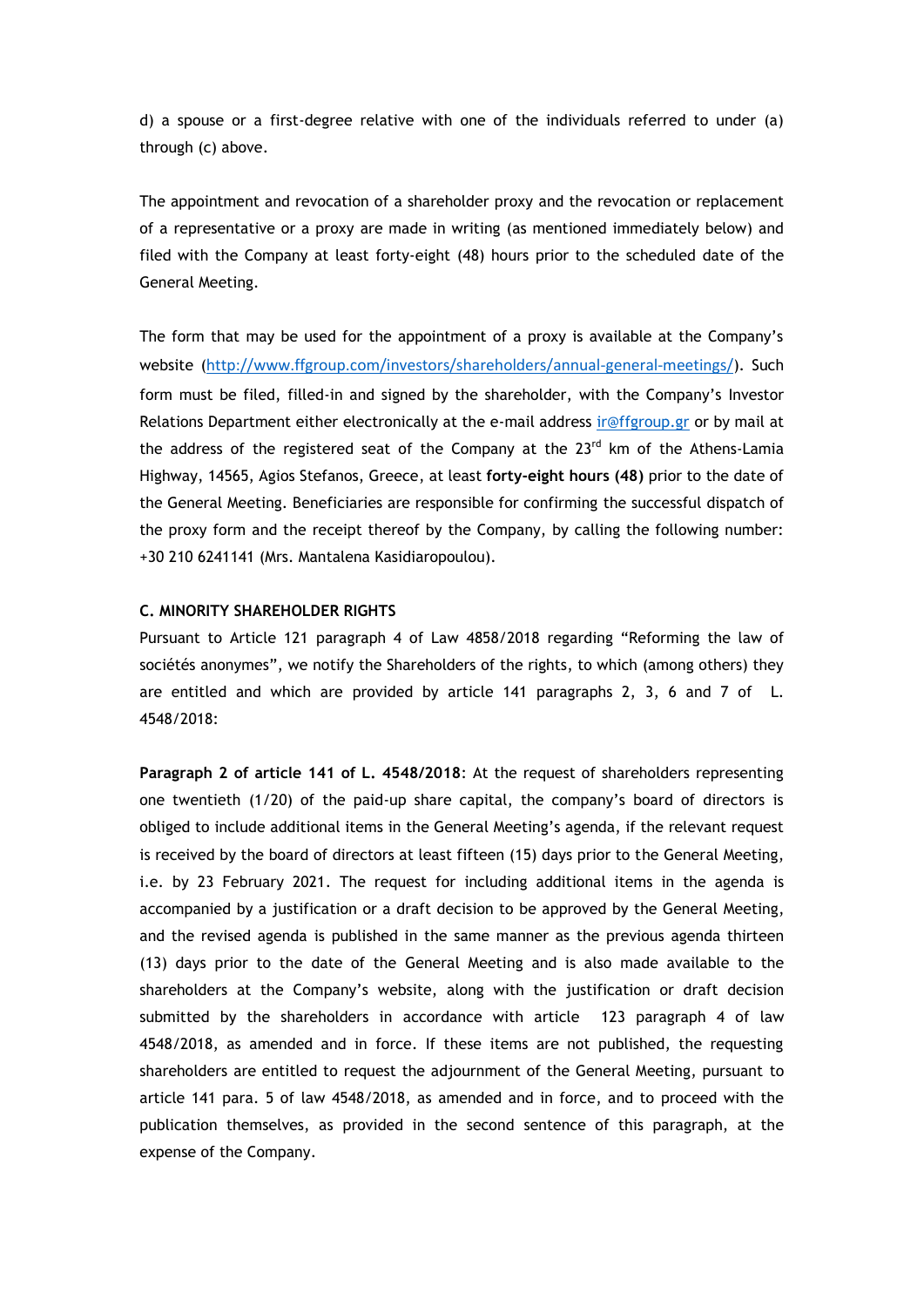**Paragraph 3 of article 141 of L. 4548/2018:** Shareholders representing one twentieth (1/20) of the paid-up share capital, are entitled to submit draft decisions on items included either on the original or any revised agenda of the General Meeting. The relevant request should be received by the Board of Directors at least seven (7) days prior to the date of General Meeting, i.e. by 3 March 2021, and the draft decisions become available to the shareholders in accordance with article 123 paragraph 3 of law 4548/2018, as amended and in force**,** at least six (6) days prior to the date of General Meeting, i.e. by 4 March 2021.

**Paragraph 6 of article 141 of L. 4548/2018:** At the request of any shareholder, submitted to the Company at least five (5) full days prior to the General Meeting, i.e. by 4 March 2021, the Board of Directors shall provide the General Meeting with information relating to the Company's corporate affairs, to the extent such information is relevant to the items of the agenda. There is no obligation to provide information, when the relevant information is already available on the Company's website, in particular in the form of questions and answers. In such cases, the Board of Directors may refuse to provide the information for sufficient due reason, to be recorded in the minutes. Such a reason may be, as applicable, the representation of the requesting shareholders in the Board of Directors, in accordance with Articles 79 or 80 of law 4548/2018, as amended and in force. The Board of Directors may answer once to shareholder requests having the same content.

**Paragraph 7 of article 141 of l. 4548/2018:** At the request of shareholders representing one tenth (1/10) of the paid-up share capital, which is submitted to the Company at least five (5) full days prior to the General Meeting, i.e. by 4 March 2021, the Board of Directors must provide the General Meeting with information relating to the corporate affairs and the financial position of the Company. The Board of Directors may decline to provide the information for sufficient due reason, to be recorded in the Minutes. Such reason may be, as the case may be, the representation of the requesting shareholders in the Board of Directors, in accordance with Articles 79 or 80 of L. 4548/2018, provided that the respective members of the Board of Directors have received the relevant information in a sufficient manner.

Respective dates for the exercising of the minority shareholder rights apply to the Repetitive General Meeting.

In all the cases above, requesting shareholders are obliged to prove their shareholder status and, with the exception of the case of the first sentence of paragraph 6 of article 141 l. 4548/2018, the number of shares they possess during the exercise of the relevant right. The status of shareholder may be evidenced by any lawful means and, in any case, based on the update received by the Company from HCSD.